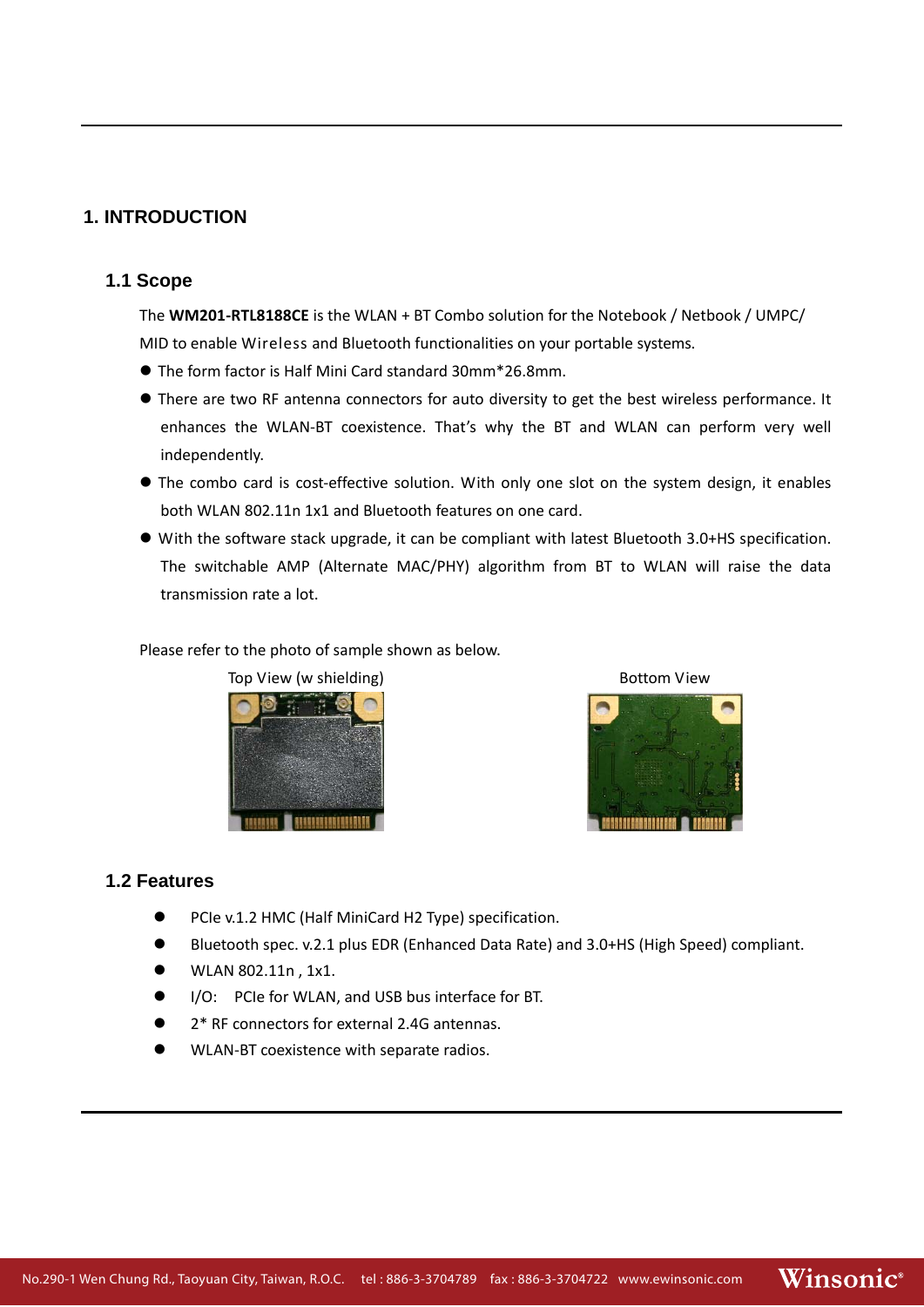- $\bullet$  WLAN antenna diversity while BT coexists.
- Software upgradable to BT3.0+HS..
- RoHS compliant.

# **1.3 Block Diagram**



### **1.4 Model Define**

### **1.4.1 Hardware Configuration**

The pin to enable / disable BT will be selectable by system designer. You can choose either PIN5 ,PIN51, PIN19, or PIN20. Please refer to the 2.1.4 PIN Define. Please select the proper model accordingly. The ordering models are shown as below.

|                      | <b>Control PIN for BT on/off</b> |              |              |              |                  |
|----------------------|----------------------------------|--------------|--------------|--------------|------------------|
| <b>Model define</b>  | PIN <sub>5</sub>                 | <b>PIN51</b> | <b>PIN19</b> | <b>PIN20</b> | <b>PIN32 GND</b> |
| <b>RTL8188CE-N05</b> | v                                |              |              |              |                  |
| <b>RTL8188CE-N51</b> |                                  | v            |              |              |                  |
| RTL8188CE-N19        |                                  |              | $\mathbf v$  |              |                  |
| <b>RTL8188CE-N20</b> |                                  |              |              | v            |                  |
| <b>RTL8188CE-G05</b> | v                                |              |              |              | $\mathbf v$      |
| <b>RTL8188CE-G51</b> |                                  | v            |              |              | $\mathbf v$      |
| RTL8188CE-G19        |                                  |              | v            |              | $\mathbf{V}$     |
| <b>RTL8188CE-G20</b> |                                  |              |              | v            | $\mathbf v$      |
| RTL8188CE-G1951      |                                  | v            | $\mathbf v$  |              | $\mathbf v$      |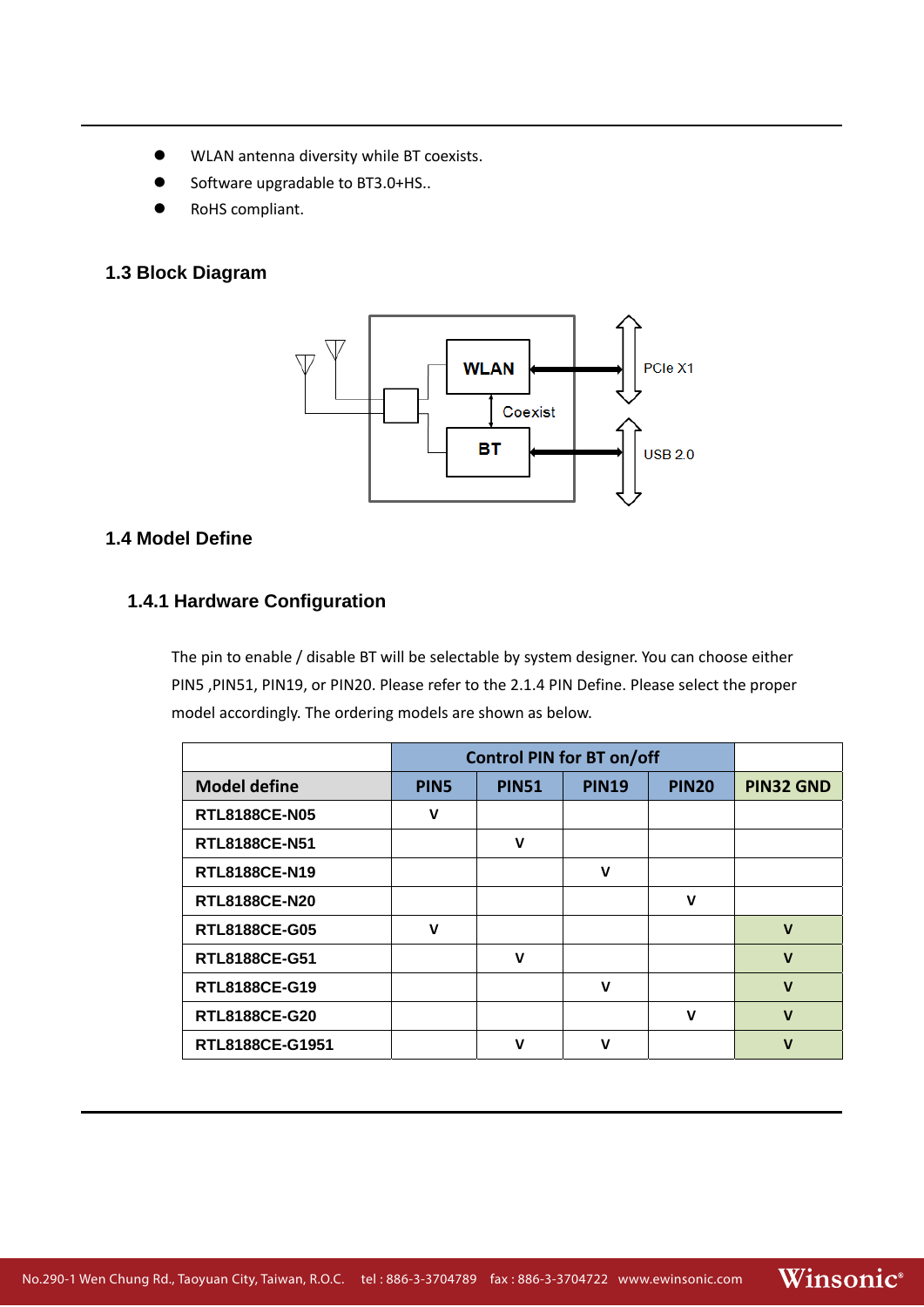# **1.4.2 Software Configuration**

The BT3.0+Hs features can be upgraded from BT2.1 software stack , but no need of change of the hardware.

|                                           | RTL8188CEBT | RTL8188CEBT (M2) | <b>RTL8188CEBT (M3)</b> |
|-------------------------------------------|-------------|------------------|-------------------------|
| WLAN 11n                                  |             |                  |                         |
| <b>BT2.1+EDR</b>                          |             |                  |                         |
| Windows BT2.1 stack compatible            | v           | v                |                         |
| (Vista SP2, Win7)                         |             |                  |                         |
| <b>BT3.0+HS</b>                           |             |                  |                         |
| Moto S/W BT2.1 Bundled<br><b>Software</b> |             |                  |                         |
| bundled<br>Moto S/W BT3.0 Bundled         |             |                  |                         |

NOTE:

- 1. WM201-RTL8188CE is the default model, it will **not bundle** any 3<sup>rd</sup>-party BT software stack. It can work well with Windows BT software stack which were available in Vista SP2 /Win7.
- 2. It requires Moto software stack to enable feature BT3.0 + HS.
- 3. Please refer to Section 2.2.2 for more details.
- 4. M2 stands for Moto stack 2.1 ; M3 stands for Moto stack 3.0.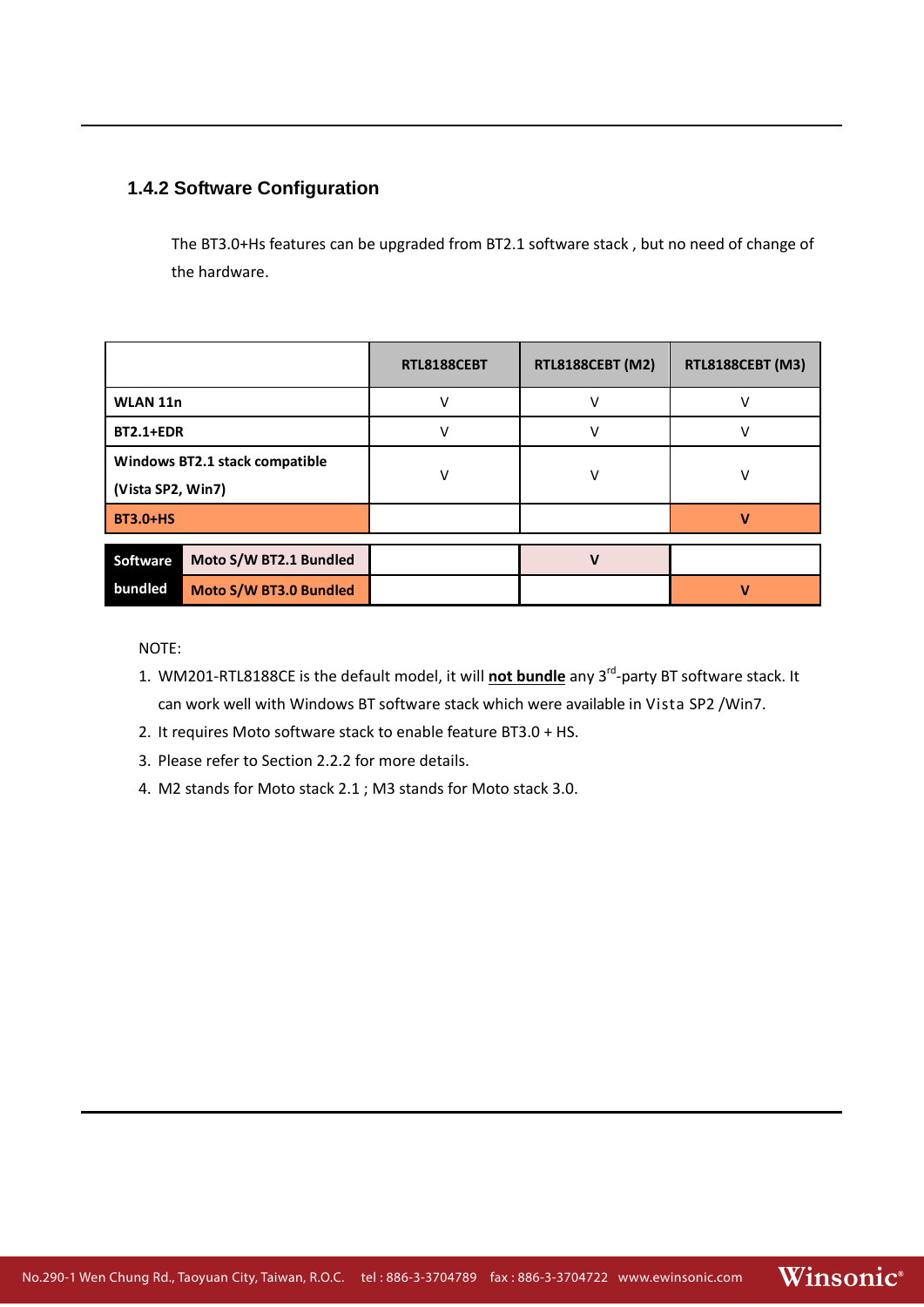# **2. SPECIFICATION**

# **2.1 HARDWARE SPECIFICATION**

# **2.1.1 General Specification**

### **Bluetooth**

| <b>Specification</b>      | BT3.0 / 2.1 and back compatible.        |  |
|---------------------------|-----------------------------------------|--|
| Radio Technology          | FHSS (Frequency Hopping Speed Spectrum) |  |
| <b>Basic Data Rate</b>    | 1Mbps (GFSK)                            |  |
| <b>Enhanced Data Rate</b> | 2Mbps (DQPSK); 3Mbps(8DPSK)             |  |
| <b>RF Frequency Range</b> | $2.4G^{\sim}2.5GHz$                     |  |
| <b>Channel number</b>     | 79 Channels, 1MHz bandwidth             |  |
| <b>Operating Voltage</b>  | $(+/-0.3V)$<br>$+3.3V$                  |  |
| Interface                 | USB 2.0, full speed.                    |  |

#### **WLAN**

| <b>Specification</b>      | IEEE 802.11 b/g/n Wireless Local Area Networks                  |
|---------------------------|-----------------------------------------------------------------|
| Protocol                  | WEP 64/128, WPA, WPA2, TKIP, AES                                |
| <b>PHY Rate</b>           | 1T1R mode with 150Mbps PHY Rate for both transmit and receiving |
| <b>RF Frequency Range</b> | $2.4G^{\sim}2.5GHz$                                             |
| <b>Operating Voltage</b>  | $(+/-0.3V)$<br>$+3.3V$                                          |
| <b>Interface</b>          | PCI Express v.1.1                                               |

# **2.1.2 Board Specification**

| <b>BT Chip</b>      | CSR BC0401PC08-IXB-R                    |  |  |
|---------------------|-----------------------------------------|--|--|
| <b>WLAN Chip</b>    | Realtek RTL8188CE                       |  |  |
| Antenna             | External antenna                        |  |  |
| <b>RF</b> connector | $*_{2}$<br>iPEX or U.F.L, or equivalent |  |  |
| <b>Form Factor</b>  | Half Mini Card                          |  |  |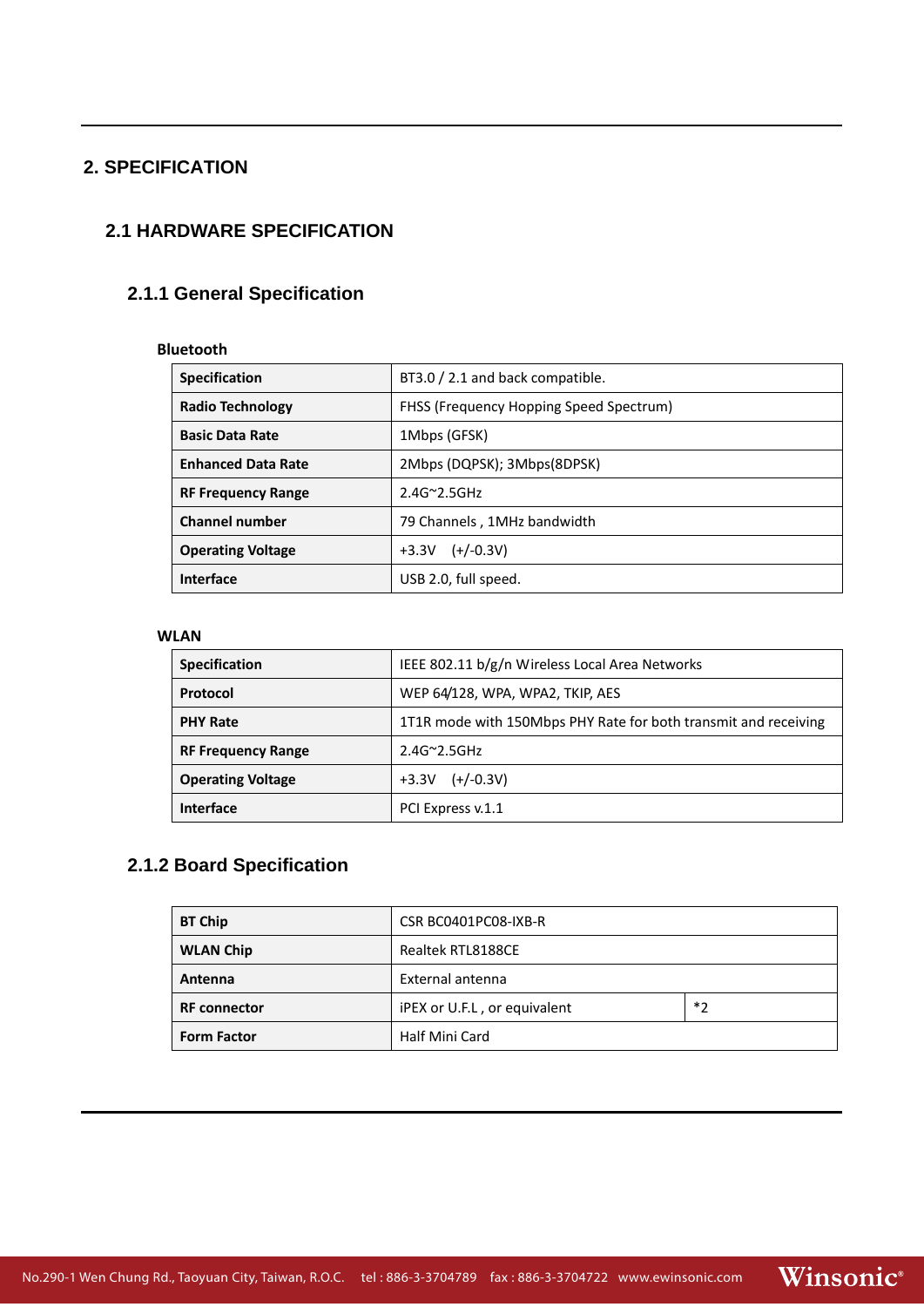# **2.1.3 Environmental**

| Operating | Operating temperature: 0 to 85 degree C   |  |
|-----------|-------------------------------------------|--|
|           | Relative Humidity: 5-90% (non-condensing) |  |
| Storage   | Temperature: -20 to 85 degree C           |  |
|           | Relative Humidity: 5-95% (non-condensing) |  |

# **2.1.4 PIN Define**

Please refer to the following circuits to know the pin‐definition.

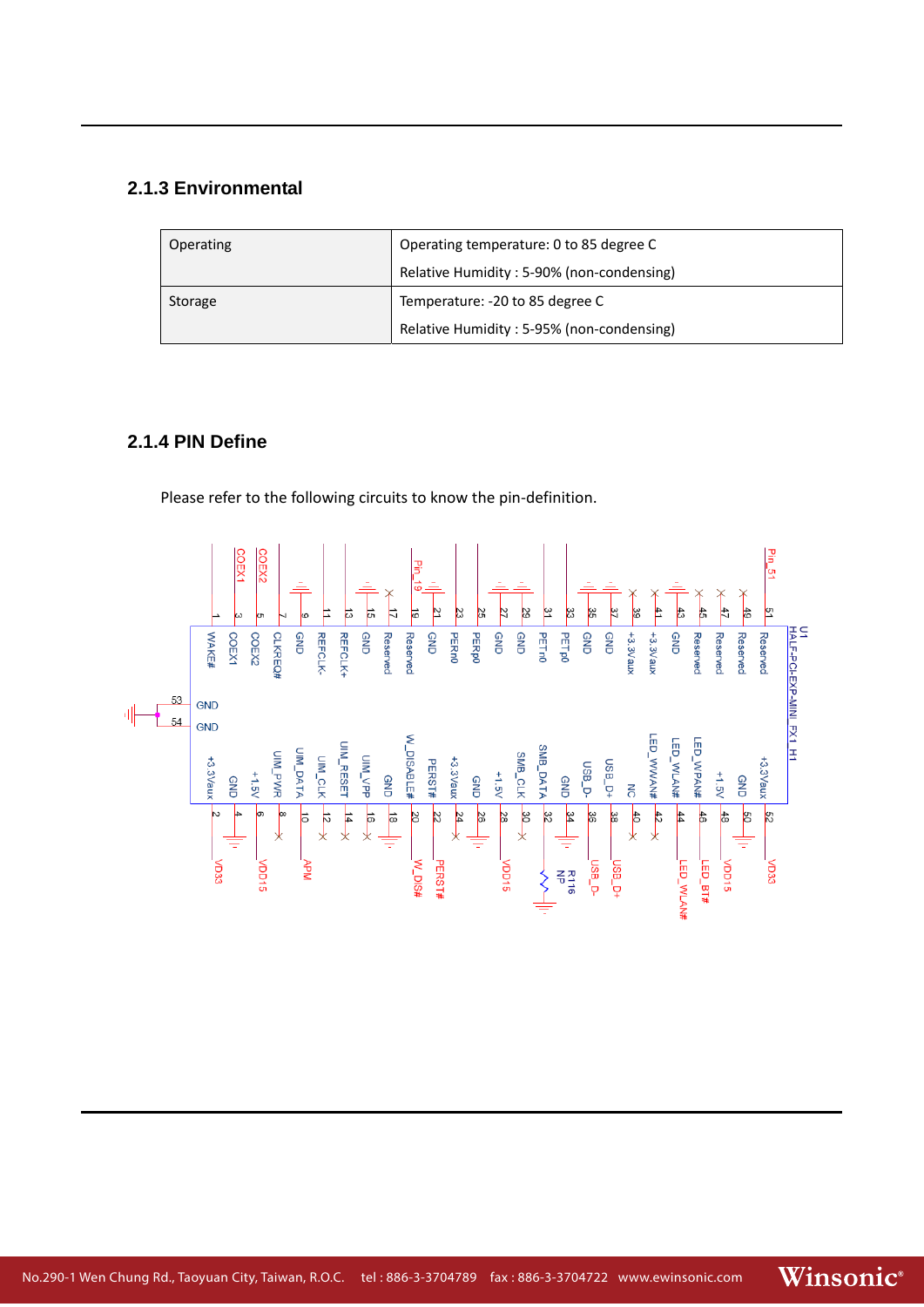| <b>PIN</b>   | <b>Definition</b>  | Remark                                      | <b>PIN</b>     | <b>Definition</b> | Remark                                        |
|--------------|--------------------|---------------------------------------------|----------------|-------------------|-----------------------------------------------|
| $\mathbf{1}$ | WAKE#              |                                             | $\overline{2}$ | $+3.3V$           | $+3.3V$                                       |
| 3            | COEX1              |                                             | 4              | GND               | <b>GND</b>                                    |
| 5            | COEX <sub>2</sub>  | 0: to Disable BT (power off) <sup>[2]</sup> | 6              | $+1.5V$           | $+1.5$ VIN                                    |
|              |                    | 1: to Enable BT                             |                |                   |                                               |
| 7            | CLKREQ#            |                                             | 8              | UIM_PWR           | NU                                            |
| 9            | <b>GND</b>         | <b>GND</b>                                  | 10             | UIM_DATA          | NU                                            |
| 11           | <b>REFCLK-</b>     |                                             | 12             | UIM_CLK           | <b>NU</b>                                     |
| 13           | REFCLK+            |                                             | 14             | UIM_RESET         | NU                                            |
| 15           | <b>GND</b>         | <b>GND</b>                                  | 16             | UIM_VPP           | <b>NU</b>                                     |
| 17           | RESERVED           | <b>NU</b>                                   | 18             | <b>GND</b>        | <b>GND</b>                                    |
| 19           | RFTXDIS#_2         | 0: to Disable BT (power off) <sup>[2]</sup> | 20             | W_DISABLE##       | 0: WiFi Radio OFF                             |
|              |                    | 1: to Enable BT                             |                |                   | 1: WiFi Radio ON                              |
| 21           | GND                | GND                                         | 22             | PERST#            | 0: to Disable WiFi (power off) <sup>[2]</sup> |
|              |                    |                                             |                |                   | 1: to Enable WiFi                             |
| 23           | PER <sub>n0</sub>  |                                             | 24             | +3.3VAUX          | <b>NU</b>                                     |
| 25           | PETp0              |                                             | 26             | GND               | GND                                           |
| 27           | <b>GND</b>         | <b>GND</b>                                  | 28             | $+1.5V$           | 1.5VIN                                        |
| 29           | <b>GND</b>         | <b>GND</b>                                  | 30             | SMB_CLK           | <b>NU</b>                                     |
| 31           | PET <sub>n</sub> 0 |                                             | 32             | SMB DATA          | GND ( or NU)                                  |
| 33           | PET <sub>p</sub> 0 |                                             | 34             | <b>GND</b>        | <b>GND</b>                                    |
| 35           | <b>GND</b>         | GND                                         | 36             | USB_D-            |                                               |
| 37           | <b>GND</b>         | <b>GND</b>                                  | 38             | USBD+             |                                               |
| 39           | 3.3VAUX            | <b>NU</b>                                   | 40             | <b>NC</b>         | <b>NU</b>                                     |
| 41           | 3.3VAUX            | <b>NU</b>                                   | 42             | LED_WWAN#         | <b>NU</b>                                     |
| 43           | <b>GND</b>         | GND                                         | 44             | LED_WLAN#         | LED for WiFi                                  |
| 45           | RESERVED           | <b>NU</b>                                   | 46             | LED_WPAN#         | LED for BT                                    |
| 47           | RESERVED           | <b>NU</b>                                   | 48             | $+1.5V$           | $+1.5V$                                       |
| 49           | RESERVED           | <b>NU</b>                                   | 50             | GND               | <b>GND</b>                                    |
| 51           | RFTXDIS# 2         | 0: to Disable BT (power off) <sup>[2]</sup> | 52             | $+3.3V$           | $+3.3V$                                       |
|              |                    | 1: to Enable BT                             |                |                   |                                               |

**[1]** NU: Not used.

**[2]** "Power off" means the device is disabled, you cannot find it in Windows device manager.

Selectable PIN5 , PIN19, PIN51, PIN20 can be BT\_Disable pin, **per customer requirement** in system design accordingly..

Winsonic®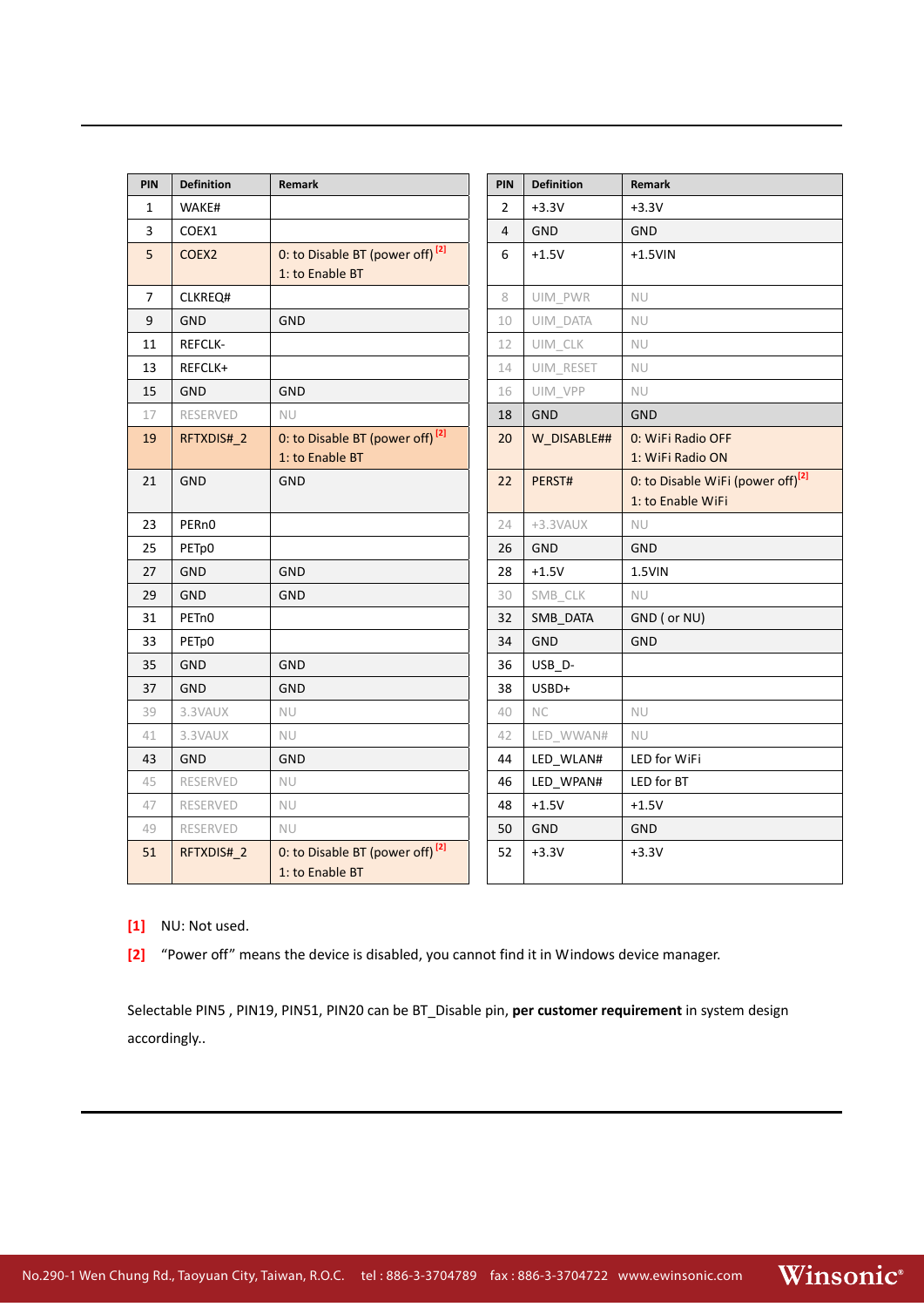# **2.2 MECHANICAL SPECIFICATION**

### **2.2.1 Board Dimension**

| Form factor               | Half Mini Card                                   |  |  |  |  |
|---------------------------|--------------------------------------------------|--|--|--|--|
| <b>PCB Dimension</b>      | 30mm*26.8mm                                      |  |  |  |  |
| <b>PCB thickness</b>      | 1.0 <sub>mm</sub>                                |  |  |  |  |
| Max. height of components | Shielding case<br>Top side<br>2.00 <sub>mm</sub> |  |  |  |  |
| (from PCB)                | Bottom side<br>0 <sub>mm</sub>                   |  |  |  |  |



# **2.2 SOFTWARE SPECIFICATION**

#### **2.2.1 Operating system**

Windows XP, Vista, Win7.

# **2.2.2 BT Software Stack**

The Bluetooth software stack could be Motorola or customer consigned. If the software is confirmed, the software key should be burned into the EEPROM on the module before shipment.

#### ■ **BT2.1 + EDR**

#### **Win XP**

Windows did not provide BT stack in Win XP. It requires the 3‐rd party software stack.

#### **Vista / Win7**

Windows Vista SP2 has basic BT stack support. It's enough for normal user experience such as BT mouse, keyboard, stereo headset, speaker; and the wireless connection with mobile phone, handheld devices.